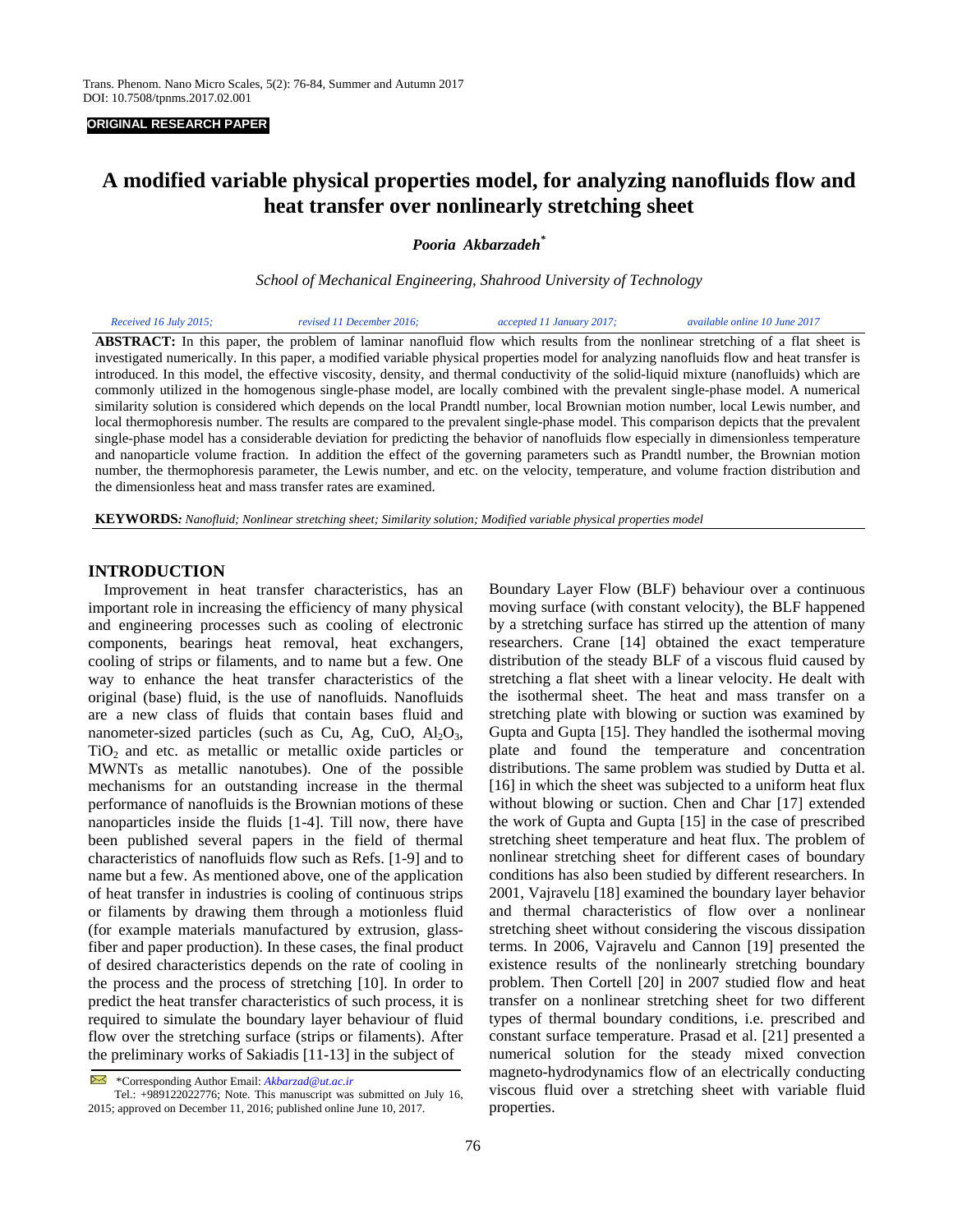|                            | <b>Nomenclature</b>                  |                    |                                            |
|----------------------------|--------------------------------------|--------------------|--------------------------------------------|
|                            |                                      | $\boldsymbol{v}$   | velocity component along y                 |
| $a_T, a_u$                 | positive constants                   | $\chi$             | coordinate measured along the surface      |
| $D_{\rm B}$                | Brownian diffusion coefficient       | $\mathcal{Y}$      | coordinate measured normal to the surface  |
| $D_T$                      | thermophoretic diffusion coefficient |                    | <b>Subscripts</b>                          |
| $\mathcal C$               | specific heat capacity               |                    | base fluid                                 |
| k                          | thermal conductivity                 | nf                 | nanofluid                                  |
| Le                         | Lewis number                         | p                  | nanoparticles                              |
| n,r                        | nonlinear stretching parameters      | w                  | wall surface                               |
| $\overline{\text{Nb}}$     | Brownian motion number               | $\infty$           | far away from the stretching sheet         |
| $\overline{\rm Nt}$        | thermophoresis parameter             |                    | <b>Greek Symbols</b>                       |
| Nu                         | Nusselt number                       | $\alpha$           | thermal diffusivity                        |
| Pr                         | Prandtl number                       | $\varphi$          | nanoparticle volume fraction               |
| Re <sub>r</sub>            | local Reynolds number                | ρ                  | density                                    |
| Sh                         | local Shervood number                | $\boldsymbol{\nu}$ | kinematic viscosity                        |
| $q_m$                      | surface mass flux                    | η                  | similarity parameter                       |
| $q_w$                      | surface heat flux                    | θ                  | dimensionless temperature                  |
| T                          | temperature of the fluid             | ψ                  | dimensionless nanoparticle volume fraction |
| $\boldsymbol{\mathcal{u}}$ | velocity component along $x$         |                    |                                            |

Postelnicu and Pop [22] examined the steady twodimensional laminar BLF of a power-law fluid past a permeable non-linear stretching wedge. Recently, Vajravelu et al. [23] analyzed magneto-hydrodynamics flow and heat transfer of a power-law fluid over an unsteady stretching sheet.

 One way to improve the heat transfer characteristics of flow past a stretching sheet, is the use of nanofluids. Bachok et al. [24] studied BLF of nanofluids over a continuous moving surface (with constant velocity). Khan and Pop [25] investigated the temperature distribution of the steady BLF of nanofluids caused by stretching a flat sheet with a linear velocity. They handled the isothermal sheet. Gorder et al. [26] presented the similarity solution for the nano-BLFs over a linearly stretching sheet, in which on the surface sheet, the velocity slip was assumed to be proportional to the local shear stress. Hassani et al. [27] obtained an analytical solution for BLF of a nanofluid past a linearly stretching sheet using homotopy analysis method (HAM). Rana and Bhargava [10] studied numerically the flow and heat transfer of a nanofluid over a nonlinearly stretching sheet. Nadeem et al. [28] analyzed the flow of three-dimensional water-based nanofluid over an exponentially stretching sheet. Das [29] investigated the problem of BLF of a nanofluid over a non-linear permeable stretching sheet at predestined surface temperature in the presence of partial slip.

 The numerical works presented in many papers show that, in order to investigate the heat transfer enhancement by nanoparticles (or generally small solid particles) suspended in a fluid, two main approaches have been adopted by researchers. The first approach is the two-phase model, which consider both the fluid and the solid phases role in the heat transfer process. The second one is the single-phase model in which both phases are in thermal and hydrodynamic equilibrium state (this approach is simpler

and more computationally efficient). Generally, in nanofluids, there are several factors that affect heat transfer enhancement. Some of the more important factors are Brownian motion (diffusion, sedimentation, and dispersion), gravity, layering at the solid/liquid interface, particles clustering, the friction between the fluid and the solid particles, and etc. Therefore, in the absence of any experimental data and suitable theoretical studies, the existing macroscopic two-phase model has not enough precision for analyzing nanofluids. Consequently, the modified single-phase, considering some of the above factors, is more convenient than the two-phase model if the main interest of analysis is the heat transfer process [30]. Therefore, in order to improve the results of the singlephase model for analyzing the nanofluids flow, some modifications are needed. In this paper, a new modified single-phase model for analyzing nanofluids flow and heat transfer is introduced for the first time. In this model, all effective properties of nanofluids such as, density, viscosity, and thermal conductivity which are normally used for the effective single-phase model (as constant values), are incorporated locally with the governing equations (as no-constant values). This approach is used for examining the BLF behavior and thermal characteristics of flow over a nonlinear stretching sheet. The results for Cu and  $Al<sub>2</sub>O<sub>3</sub>$  nanoparticles are compared to the prevalent single-phase model. This comparison depicts that the prevalent single-phase model has a considerable deviation for predicting the behavior of nanofluids flow especially in dimensionless temperature and nanoparticle volume fraction. In addition the effect of the governing parameters such as Prandtl number, the Brownian motion number, the thermophoresis parameter, the Lewis number, and etc. on the velocity, temperature, and volume fraction distribution and the dimensionless heat and mass transfer rates are examined.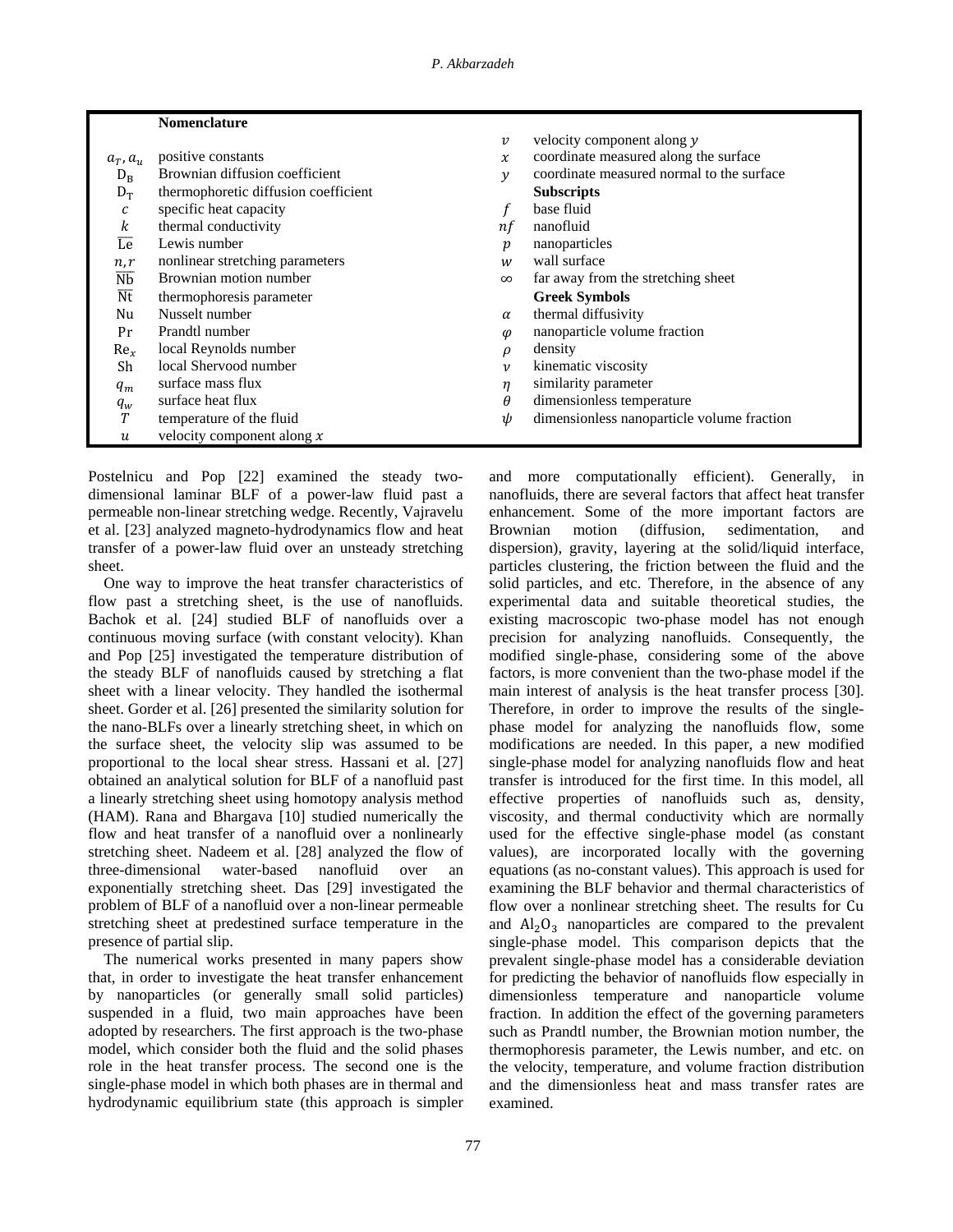# **M MATHEMA ATICAL MO ODEL**

 $u_w = a_u x^n$ , where  $a_u$  is a positive constant, *n* is nonlinear along the stretching surface, as shown in Figure 1. By stretching the sheet, the flow takes place at  $y \ge 0$ , where y is the coordinate measured normal to the stretching surface. Because of the impermeability characteristic of the sheet, the vertical velocity of fluid on the surface is  $v_w = 0$ . In this problem, the stretching surface is maintained at prescribed surface temperature  $T_w = T_\infty + a_T x^r$ , where  $a_T$ is a positive constant,  $r$  is the surface temperature parameter in the prescribed surface temperature boundary condition and  $T_{\infty}$  is the temperature of the fluid far away from the stretching sheet. According to Refs. [31] and [32], the following four governing boundary layer equations embody the continuity, momentum, thermal energy, and n nanoparticles c concentration, respectively: The steady two-dimensional BLF of a nanofluid past a stretching sheet is considered with the nonlinear velocity of stretching parameter and  $x$  is the coordinate measured stretching the sheet, the flow takes place at  $y \geq 0$ , where



Fig. 1. Physical model of BLF of a nanofluid past a stretching sheet and coordin nate system

$$
\frac{\partial u}{\partial x} + \frac{\partial v}{\partial y} = 0 \tag{1}
$$

$$
u\frac{\partial u}{\partial x} + v\frac{\partial u}{\partial y} = v_{nf}\frac{\partial^2 u}{\partial y^2}
$$
 (2)

$$
u\frac{\partial T}{\partial x} + v\frac{\partial T}{\partial y} = \alpha_{nf}\frac{\partial^2 T}{\partial y^2} +
$$
  
\n
$$
\frac{(\rho c)_p}{(\rho c)_{nf}} \left[ D_B \frac{\partial \varphi}{\partial y} \frac{\partial T}{\partial y} + \frac{D_T}{T_{\infty}} \left( \frac{\partial T}{\partial y} \right)^2 \right]
$$
\n
$$
\frac{\partial \varphi}{\partial y} = \frac{\partial \varphi}{\partial y} \frac{\partial T}{\partial y} + \frac{D_T}{T_{\infty}} \left( \frac{\partial T}{\partial y} \right)^2
$$
\n(3)

$$
u\frac{\partial \varphi}{\partial x} + v\frac{\partial \varphi}{\partial y} = D_B \frac{\partial^2 \varphi}{\partial y^2} + \left(\frac{D_T}{T_{\infty}}\right) \frac{\partial^2 T}{\partial y^2}
$$
(4)

axis respectively, T is the temperature,  $\varphi$  is the nanoparti volume fraction,  $D_B$  is the Brownian diffusion coefficient, diffusivity,  $\nu$  is the kinematic viscosity, and  $k$  is the thermal here, *u* and *v* are the velocity components along *x* and *y*-<br>xis respectively, *T* is the temperature,  $\varphi$  is the nanoparticle  $D_T$  is the thermophoretic diffusion coefficient,  $\rho$  is density, c is the specific heat capacity,  $\alpha = k/(\rho c)$  is the thermal

conductivity. The subscripts  $nf$  and  $p$  refer to the nanofluid and nanoparticles, respectively. In this study, a Modified Single-Phase Model (MSPM) for analyzing nanofluids flow and heat transfer is introduced. For this manner, the parameters  $v_{nf}$ ,  $k_{nf}$ ,  $\rho_{nf}$ , and  $c_{nf}$  of the above governing equations can be replaced by the following relations [33]:

$$
\begin{cases}\n\frac{(\rho c)_{nf}}{(\rho c)_f} = 1 - \varphi + \varphi \frac{(\rho c)_p}{(\rho c)_f} \\
\frac{\nu_{nf}}{\nu_f} = \frac{1}{(1 - \varphi)^{2.5} (1 - \varphi + \varphi \rho_p / \rho_f)} \\
\frac{k_{nf}}{k_f} = \frac{k_p + 2k_f - 2\varphi (k_f - k_p)}{k_p + 2k_f + \varphi (k_f - k_p)}\n\end{cases} (5)
$$

where, the subscript  $f$  refers to the base fluid. The boundary conditions for the problem are given by:

boundary conditions for the problem are given by:  
\n
$$
u(x, 0) = u_w(x) = a_u x^n, v(x, 0) = v_w(x) = 0
$$
\n
$$
T(x, 0) = T_w(x) = a_T x^r + T_{\infty}, \varphi(x, 0) = \varphi_w
$$
\n
$$
u(x, \infty) = 0, v(x, \infty) = 0, T(x, \infty) = T_{\infty},
$$
\n
$$
\varphi(x, \infty) = \varphi_{\infty}
$$
\n(6)

where,  $\varphi_w$  and  $\varphi_\infty$  are the nanoparticle volume fraction at the stretching surface and far away from the stretching sheet, respectively. By considering the following similarity transformations:

$$
\eta = y\beta x^{\frac{n-1}{2}}, u = a_{u}x^{n} f'(\eta), \n v = -\gamma x^{\frac{n-1}{2}} \left[ f + \frac{n-1}{n+1} \eta f' \right] \n\theta(\eta) = (T - T_{\infty})/(T_{w} - T_{\infty}), \n\psi(\eta) = (\varphi - \varphi_{\infty})/(\varphi_{w} - \varphi_{\infty})
$$
\n(7)

(where,  $\beta = \sqrt{a_u(n+1)/(2v_f)}$  and  $\gamma = \sqrt{a_u v_f(n+1)/2}$ the BLF governing equations  $(1)$  to  $(4)$  are transformed to three ordinary differential equations as follows:

$$
f''' + F(\varphi) \left( f f'' - \frac{2n}{n+1} f'^2 \right) = 0
$$
  

$$
\frac{1}{\Pr(\varphi)} \theta'' + f \theta' - \left( \frac{2r}{n+1} \right) f' \theta +
$$
  

$$
N b(\varphi) \psi' \theta' + N t(\varphi) \theta'^2 = 0
$$
  

$$
\psi'' + \overline{\text{Le}} f \psi' + \frac{N t}{N b} \theta'' = 0
$$
 (8)

where,

$$
F(\varphi) = (1 - \varphi)^{2.5} (1 - \varphi + \varphi \rho_p / \rho_f)
$$
  
\nNb(\varphi) = \overline{Nb}/\{1 - \varphi + \varphi (\rho c)\_p / (\rho c)\_f\}  
\nNt(\varphi) = \overline{N}t/\{1 - \varphi + \varphi (\rho c)\_p / (\rho c)\_f\}  
\nPr(\varphi) = v\_f / \alpha\_{nf} = Pr\_f \frac{k\_p / k\_f + 2 + 2\varphi(1 - k\_p / k\_f)}{k\_p / k\_f + 2 - \varphi(1 - k\_p / k\_f)}  
\n{1 - \varphi + \varphi (\rho c)\_p / (\rho c)\_f\} (9)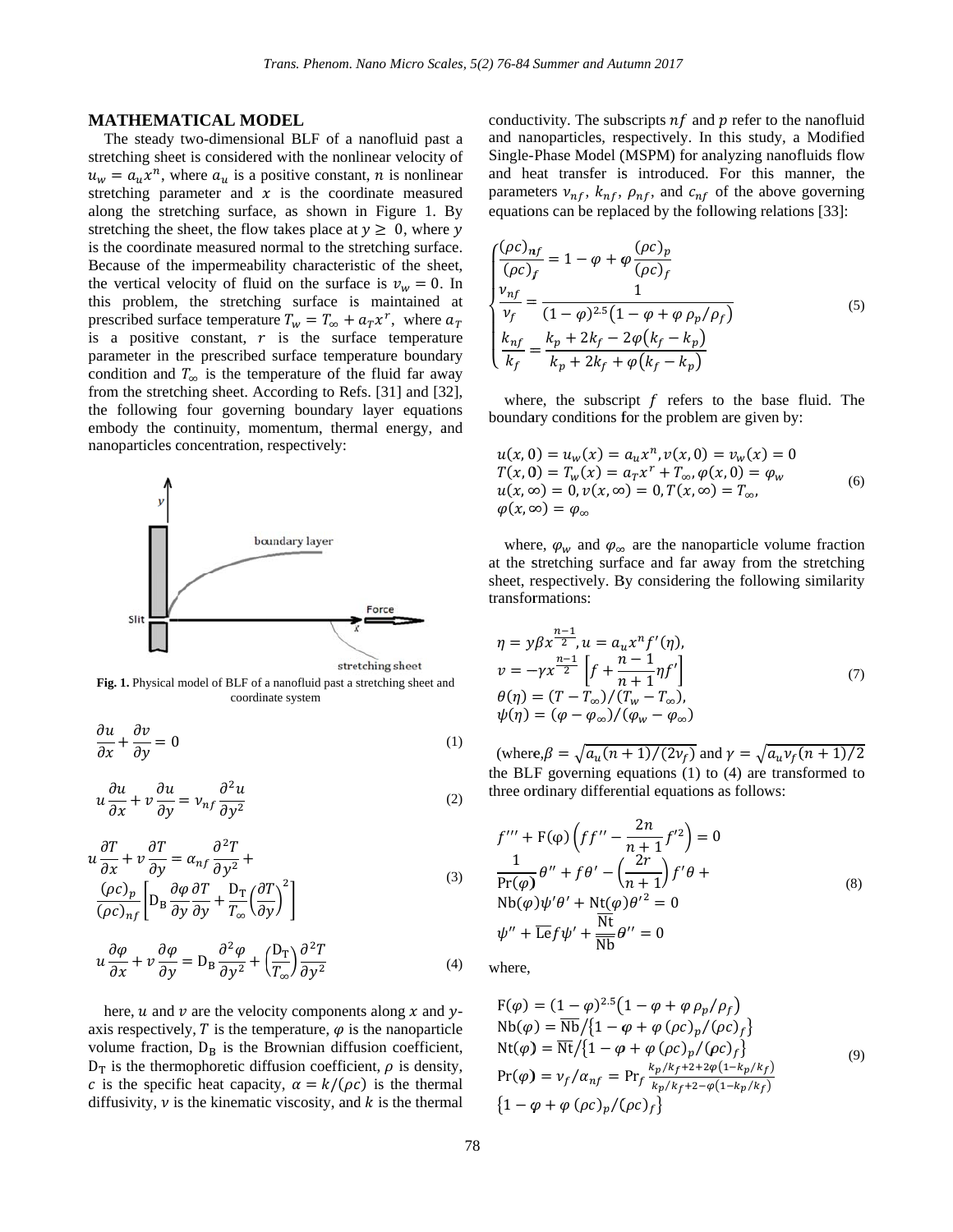and,  $Pr_f = v_f / \alpha_f$  is the Prandtl number,  $\overline{Nb} =$  $\{(\rho c)_p D_B(\varphi_w - \varphi_\infty)\}/\{\nu_f(\rho c)_f\}$  is the Brownian motion number,  $\overline{\text{Nt}} = \{(\rho c)_p D_{\text{T}}(T_w - T_{\infty})\} / \{T_{\infty} \nu_f(\rho c)_f\}$  is the thermophoresis parameter, and  $\overline{Le} = v_f/D_B$  is the Lewis number. It is clear that,

$$
\overline{\text{Nb}} = \left\{ (\rho c)_p (\varphi_w - \varphi_\infty) \right\} / \left\{ \overline{\text{Le}} (\rho c)_f \right\} \tag{10}
$$

 According to equations (6), equations (8) are solved subject to the following boundary conditions:

$$
f'(0) = 1.0, \theta(0) = 1.0, \psi(0) = 1.0, f(0) = 0
$$
  

$$
f'(\infty) = 0, \theta(\infty) = 0, \psi(\infty) = 0
$$
 (11)

By defining the local Reynolds number via  $Re<sub>x</sub>$  =  $u_w(x)x/v_f = a_ux^{n+1}/v_f$ , the surface heat flux via  $q_w = k_{nf} (\partial T / \partial y)_{y=0}$ , the surface mass flux via  $q_m =$  $D_B(\partial \varphi/\partial y)_{y=0}$ , the local Nusselt number via Nu<sub>nf</sub> =  $xq_w/[k_{nf}(T_w-T_\infty)]$  and the local Shervood number via  $Sh_{nf} = xq_m/[D_B(\varphi_w - \varphi_\infty)]$ , the following relation can be obtained:

$$
\begin{cases}\n\text{Nu}_{nf} \text{Re}_x^{-1/2} = -\sqrt{(n+1)/2} \theta'(0) \\
\text{Sh}_{nf} \text{Re}_x^{-1/2} = -\sqrt{(n+1)/2} \psi'(0)\n\end{cases}
$$
\n(12)

where,  $Nu_{nf}Re_x^{-1/2}$  and  $Sh_{nf}Re_x^{-1/2}$  are defined as dimensionless heat and mass transfer rates, respectively. Without loss of generality, one can assume that the nanoparticle volume fraction far away from the stretching sheet is zero or  $\varphi_{\infty} = 0$ . In this paper the fluid is a water based nanofluid containing different type of nanoparticles: copper (Cu), alumina ( $Al_2O_3$ ), titanium dioxide (TiO<sub>2</sub>). The thermophysical properties of the fluid and nanoparticles are given in Table 1 [33]. As the thermophysical properties of  $Al_2O_3$  and TiO<sub>2</sub> are approximately the same, the simulation of Cu and  $Al_2O_3$  are only presented in result sections.

**Table 1**  Thermophysical properties of fluid and nanoparticles.

| <b>Properties</b>           | Fluid phase (water)    | Cu     | Al <sub>2</sub> O <sub>3</sub> | TiO <sub>2</sub> |
|-----------------------------|------------------------|--------|--------------------------------|------------------|
| $c$ [J/kgK]                 | 4179                   | 385    | 765                            | 686.2            |
| $\rho$ [kg/m <sup>3</sup> ] | 997.1                  | 8933   | 3970                           | 4250             |
| $k$ [W/mK]                  | 0.613                  | 400    | 40                             | 8.95             |
| $\nu$ [m <sup>2</sup> /s]   | $1.005 \times 10^{-6}$ |        |                                |                  |
| $Pr_f$                      | 6.83                   |        |                                |                  |
| $\rho_p/\rho_f$             |                        | 8.959  | 3.981                          | 4.262            |
| $(\rho c)_p/(\rho c)_f$     |                        | 0.825  | 0.729                          | 0.700            |
| $k_p/k_f$                   |                        | 652.53 | 65.25                          | 14.60            |
|                             |                        |        |                                |                  |

# **NUMERICAL ALGORITHM**

 The procedure of numerical calculation (computer program) of the non-linear differential equations(8-10)with

boundary conditions (11) is as follows:

- (i) Specify input data  $\rho_p/\rho_f$ ,  $(\rho c)_p/(\rho c)_f$ ,  $k_p/k_f$ , Pr<sub>f</sub>,  $\overline{\text{Nb}}, \overline{\text{Nt}}, \overline{\text{Le}}, \text{and } \varphi_w$
- (ii) Set an initial guess for  $\varphi(\eta)$  or  $\psi(\eta)$
- (iii) Calculate  $F(\varphi)$ , Nb( $\varphi$ ), Nt( $\varphi$ ), and Pr( $\varphi$ )
- (iv) Solve the 1<sup>st</sup> relation of equation (8) to obtain  $f(\eta)$
- (v) Solve the 2<sup>nd</sup> relation of equation (8) to obtain  $\theta(\eta)$
- (vi) Solve the 3<sup>rd</sup> relation of equation (8) to update  $\psi(\eta)$  or  $\varphi(\eta)$
- (vii) Check the error between the updated  $\psi(\eta)$  and the guessed one.
- (viii)If the maximum error  $\leq 10^{-5}$  then the procedure is finished. If the maximum error  $> 10^{-5}$  the go to step (iii)

It should be noted that, for step (ii), by considering the assumption  $\varphi_{\infty} = 0$ , the initial guess can be  $\psi(\eta) =$  $\varphi(\eta)/\varphi_w = (1 - e^{\eta - \eta_{\text{max}}})/(1 - e^{-\eta_{\text{max}}})$  as an example, where  $\eta_{\text{max}}$  is the maximum value of  $\eta$  in the numerical calculation.

#### **CODE VALIDATION**

 According to many references such as Ref. [25], [29], and etc., it is evident that the MSPM is reduced to the Prevalent Single-Phase Model (PSPM) by considering the relations:  $F(\varphi) = 1.0$ ,  $Nb(\varphi) = \overline{Nb}$ ,  $Nt(\varphi) = \overline{Nt}$ , and  $Pr(\varphi) = Pr$ . In order to check the validity of the present code (computer program), Equations (8-10) subject to the boundary conditions (11) are solved numerically for some values of the governing parameters of the prevalent singlephase model. The results for the reduced Nusselt number,  $-\theta'(0)$ , and the reduced Sherwood number,  $-\psi'(0)$ , are compared with those obtained by Khan and Pop [25] in Table 2.

**Table 2**  Comparison of results for  $-\theta'(0)$  and  $-\psi'(0)$  when Pr = 10,  $\sqrt{16} = 10$ ,  $n = 1$ ,  $r = 0$ , and  $n = 20$ .

| Le = 10, $n = 1$ , $r = 0$ , and $r_{\text{max}} = 20$ .     |               |                       |                   |             |  |  |  |
|--------------------------------------------------------------|---------------|-----------------------|-------------------|-------------|--|--|--|
| <b>Parameter</b>                                             |               | <b>Present Result</b> | Khan and Pop [25] |             |  |  |  |
|                                                              | $-\theta'(0)$ | $-\psi'(0)$           | $-\theta'(0)$     | $-\psi'(0)$ |  |  |  |
| $\overline{\text{Nb}} = 0.1,$<br>$\overline{\rm Nt} = 0.1$   | 0.95238       | 2.12939               | 0.9524            | 2.1294      |  |  |  |
| $Nb = 0.1$ ,<br>$\overline{\rm{Nt}} = 0.3$                   | 0.52007       | 2.52863               | 0.5201            | 2.5286      |  |  |  |
| $Nb = 0.1$ ,<br>$\overline{\rm{Nt}} = 0.5$                   | 0.32105       | 3.03514               | 0.3211            | 3.0351      |  |  |  |
| $Nb = 0.3$ ,<br>$\overline{\text{Nt}} = 0.1$                 | 0.25215       | 2.41002               | 0.2522            | 2.4100      |  |  |  |
| $Nb = 0.3$ .<br>$\overline{\text{Nt}} = 0.3$                 | 0.13551       | 2.60882               | 0.1355            | 2.6088      |  |  |  |
| $\overline{\text{Nb}} = 0.3$ ,<br>$\overline{\rm{Nt}} = 0.5$ | 0.08329       | 2.75187               | 0.0833            | 2.7519      |  |  |  |
| $Nb = 0.5$ ,<br>$\overline{\rm{Nt}} = 0.1$                   | 0.05425       | 2.38357               | 0.0.543           | 2.3836      |  |  |  |
| $Nb = 0.5$ ,<br>$\overline{\rm{Nt}} = 0.3$                   | 0.02913       | 2.49837               | 0.0291            | 2.4984      |  |  |  |
| $Nb = 0.5$ ,<br>$\overline{\rm{Nt}} = 0.5$                   | 0.01792       | 2.57310               | 0.0179            | 2.5731      |  |  |  |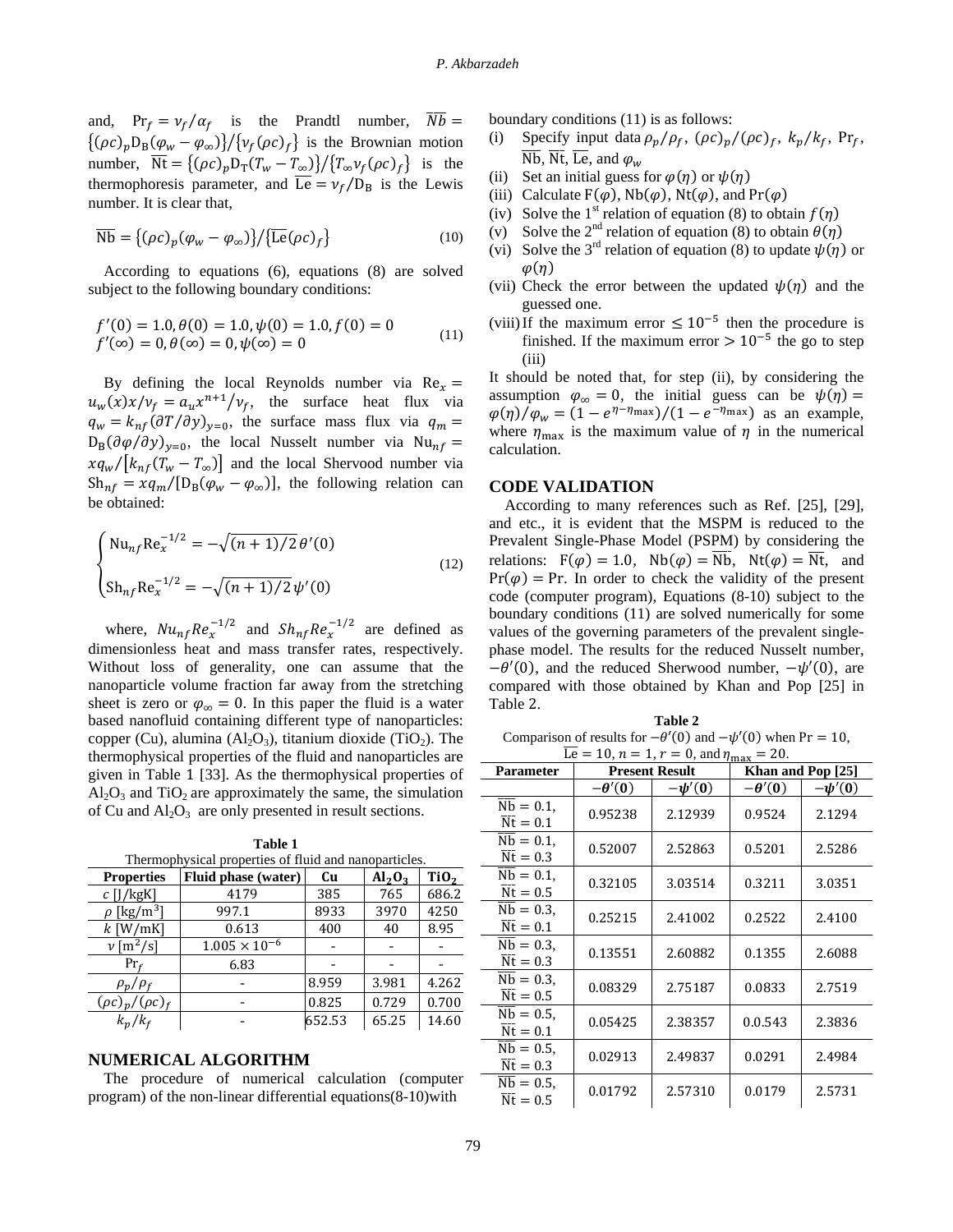In this simulation the default values of the parameters are considered as  $Pr = 10$ ,  $\overline{Le} = 10$ ,  $n = 1$ ,  $r = 0$ , and  $\eta_{\text{max}} = 20$ . It can be seen from Table 2 that the present results are in very good agreement with those reported by Khan and Pop [25]. Therefore, it is clear that the results obtained in this study are accurate.

# **RESULTS AND DISCUSSION**

 In order to get a clear understanding of the present problem, the numerical results for dimensionless velocity, temperature, nanoparticle concentration, and etc. are demonstrated in this section. Figures 2(a-f) and Figures 3(af) illustrate the effects of the two different nanoparticles (Cu and  $Al_2O_3$ ) on the dimensionless profiles for both MSPM and PSPM. The governing parameters for these simulations are given in Table 3.

 In order to have a reasonable judgment between the results of PSPM and MSPM, the value of Brownian motion number  $(\overline{Nb})$  for the PSPM is considered as the average of  $\overline{\text{Nb}}$  for Cu and Al<sub>2</sub>O<sub>3</sub>. The presented results in Figures 2 and 3 show that the temperature profiles converge quickly than the stream function profiles for both PSPM and MSPM. However, it is clear from the figures that the PSPM has a considerable deviation for predicting the behavior of nanofluids flow especially in dimensionless temperature  $(\theta)$ and nanoparticle volume fraction  $(\psi)$ . From the results it is evident that, this inaccuracy is intensified when the sheet is stretched nonlinearly (see Fig. 3). Discussion about the PSPM and its effect on the results of the stretching sheet problem has been reported recently in many studies such as Refs. [25], [27], [29], and to name but a few. Therefore, the next simulations in this paper concentrate on the MSPM. As the boundary layer behavior and thermal characteristics of the both nanoparticles flow are approximately the same, the following results and discussion are focused only on Cu-water nanofluid flow and the MSPM.



**Fig. 2.** Effect of the MSPM and PSPM on the dimensionless profiles  $(f, f', \theta, \theta', \psi, \psi')$  for Cu and Al<sub>2</sub>O<sub>3</sub>-water nanofluids,  $n = 1$ , and  $r = 0$ 

Plots of the dimensionless variables  $f'(\eta)$ ,  $\theta(\eta)$ and  $\psi(\eta)$  for Cu-water nanofluids with the governing parameters given in Table 3, are illustrated in Figures 4 through 7. Based on Figure (4a), the function  $f'(\eta)$  changes very little with  $\overline{\text{Nt}}$  changes.

 However, Figures (4b) and (4c) show that as thermophoretic parameter  $(\overline{Nt})$  increases, the temperature and the volume fraction function (as well as the boundary

layer thickness for both items) increase for the specified conditions. This is because that, positive  $\overline{Nt}$  indicates a hot surface  $(T_w > T_{\infty})$ .

 For hot surfaces, thermophoresis tends to blow the nanoparticle volume fraction boundary layer away from the surface since a hot surface drives away the Nano-sized particles from it (increase in  $\psi$ ), thereby enhancing heat transfer process is occurred (increase in  $\theta$ ).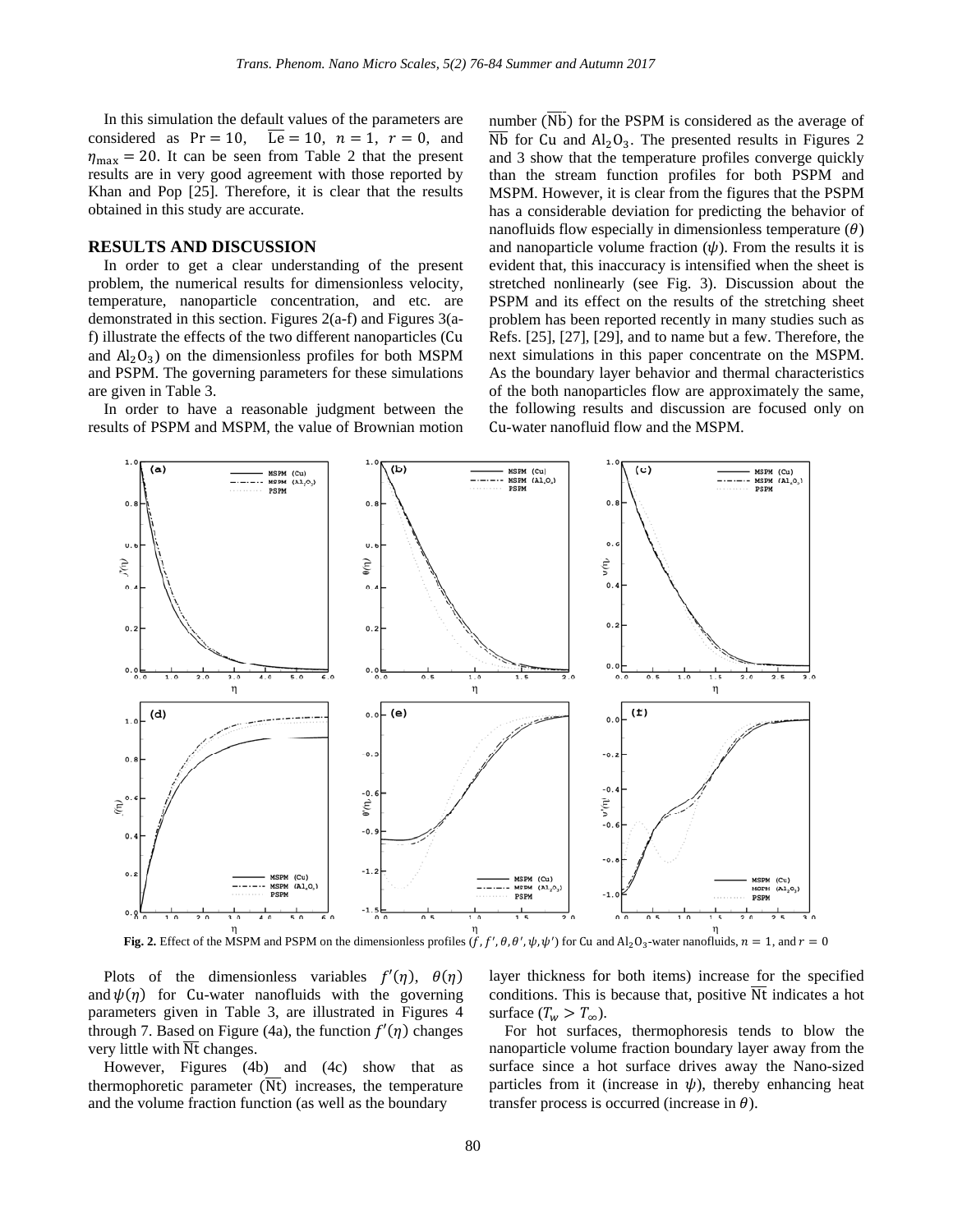## *P. Akbarzadeh*

|                                                                                                                                                                                                                                                                                                                                                                                                                                                                                                                                                         |                                |                |                |                                   |                 | The governing parameters for nanoffuld simulations. |                        |            |
|---------------------------------------------------------------------------------------------------------------------------------------------------------------------------------------------------------------------------------------------------------------------------------------------------------------------------------------------------------------------------------------------------------------------------------------------------------------------------------------------------------------------------------------------------------|--------------------------------|----------------|----------------|-----------------------------------|-----------------|-----------------------------------------------------|------------------------|------------|
| Fig                                                                                                                                                                                                                                                                                                                                                                                                                                                                                                                                                     | <b>Model</b>                   | n              | r              | $\overline{\mathbf{N}\mathbf{t}}$ | $\overline{Le}$ | $\varphi_w$                                         | $\overline{\text{Nb}}$ |            |
| $\overline{c}$                                                                                                                                                                                                                                                                                                                                                                                                                                                                                                                                          | MSPM (Cu)                      | 1              | $\mathbf{0}$   | 0.1                               | 5               | 0.5                                                 | 0.0825                 | Eq. $(10)$ |
| $\overline{c}$                                                                                                                                                                                                                                                                                                                                                                                                                                                                                                                                          | MSPM $(Al2O3)$                 | $\mathbf{1}$   | $\mathbf{0}$   | 0.1                               | 5               | 0.5                                                 | 0.0729                 | Eq. $(10)$ |
| $\overline{c}$                                                                                                                                                                                                                                                                                                                                                                                                                                                                                                                                          | <b>PSPM</b>                    | 1              | $\mathbf{0}$   | 0.1                               | 5               | $-$                                                 | 0.078                  | $-$        |
| 3                                                                                                                                                                                                                                                                                                                                                                                                                                                                                                                                                       | MSPM (Cu)                      | 5              | 5              | 0.1                               | $\mathbf{1}$    | 0.5                                                 | 0.4125                 | Eq. $(10)$ |
| 3                                                                                                                                                                                                                                                                                                                                                                                                                                                                                                                                                       | MSPM $(\text{Al}_2\text{O}_3)$ | $\overline{5}$ | $\overline{5}$ | 0.1                               | $\mathbf{1}$    | 0.5                                                 | 0.3645                 | Eq. $(10)$ |
| $\overline{3}$                                                                                                                                                                                                                                                                                                                                                                                                                                                                                                                                          | <b>PSPM</b>                    | $\overline{5}$ | $\overline{5}$ | 0.1                               | $\mathbf{1}$    | $-$                                                 | 0.3885                 | $-$        |
| 4,7a                                                                                                                                                                                                                                                                                                                                                                                                                                                                                                                                                    | MSPM (Cu)                      | 5              | 5              | $0.1 - 0.5$                       | $\mathbf 1$     | 0.5                                                 | 0.4125                 | Eq. $(10)$ |
| 5, 7b                                                                                                                                                                                                                                                                                                                                                                                                                                                                                                                                                   | MSPM (Cu)                      | $\overline{5}$ | $\overline{5}$ | 0.1                               | $1 - 50$        | 0.5                                                 | $0.4125 - 0.0082$      | Eq. $(10)$ |
| 6,7c                                                                                                                                                                                                                                                                                                                                                                                                                                                                                                                                                    | MSPM (Cu)                      | $\overline{5}$ | 5              | 0.1                               | $\mathbf{1}$    | $0.3 - 0.5$                                         | $0.2475 - 0.4125$      | Eq. $(10)$ |
| (b)<br>(a)<br>(c)<br>MSPM (Cu)<br>MSPM (Cu)<br>MSPM (Cu)<br>$-\cdots$ MSPM $(A1,0)$<br>$-----$ MSPM (A1,0,)<br>$-\cdot$ - $\cdot$ - MSPM $(A1,0,)$<br>PSPM<br>PSPM<br><br>0.8<br>0.8<br>0.8<br>0.6<br>0.6<br>0.6<br>$\widetilde{\psi}(\eta)$<br>ξ<br>$\widehat{\epsilon}$<br>0.4<br>0.4<br>0.4<br>0.2<br>0.2<br>0.2<br>$0.0$<br>0.0<br>0.0<br>2.0<br>3.0<br>5.0<br>6.0<br>0.0<br>0.5<br>1.0<br>2.0<br>2.5<br>3.0<br>0.0<br>1.0<br>2.0<br>4.0<br>5.0<br>6.0<br>0.0<br>1.0<br>4.0<br>1.5<br>3.0<br>η<br>η<br>η<br>0.2<br>1.0F<br>0.0<br>(d)<br>(f)<br>(e) |                                |                |                |                                   |                 |                                                     |                        |            |
| $-0.5$<br>0.0<br>0.8<br>$-1.0z$<br>$\theta'(\eta)$<br>$-0.2$<br>0.6<br>Λι, Λ<br>ξ<br>$-1.5$<br>$-0.4$<br>0.4<br>$-2.0$<br>$-0.6$<br>0.2<br>MSPM (Cu)<br>$-2.5$<br>MSPM (Cu)<br>MSPM (Cu)<br>$-\cdots$ MSPM $(\text{Al}_2\text{O}_3)$<br>$ \cdot$ MSPM (A1,0,)<br>$---$ MSPM $(A1,0,)$<br>PSPM<br>PSPM<br><b>PSPM</b><br>$0.8 - 0$<br>$-3.8 - 0$<br>$-0.8 - 0$<br>2.0<br>3.0<br>5.0<br>6.0<br>0.5<br>1.0<br>2.5<br>1.0<br>2.0<br>3.0<br>5.0<br>6.0<br>1.0<br>4.0<br>1.5<br>2.0<br>3.0<br>4.0                                                             |                                |                |                |                                   |                 |                                                     |                        |            |

**Table 3**  The governing parameters for nanofluid simulations.

**Fig. 3.** Effect of the MSPM and PSPM on the dimensionless profiles  $(f, f', \theta, \theta', \psi, \psi')$  for Cu and  $Al_2O_3$ -water nanofluids,  $n = 5$ , and  $r = 5$ 

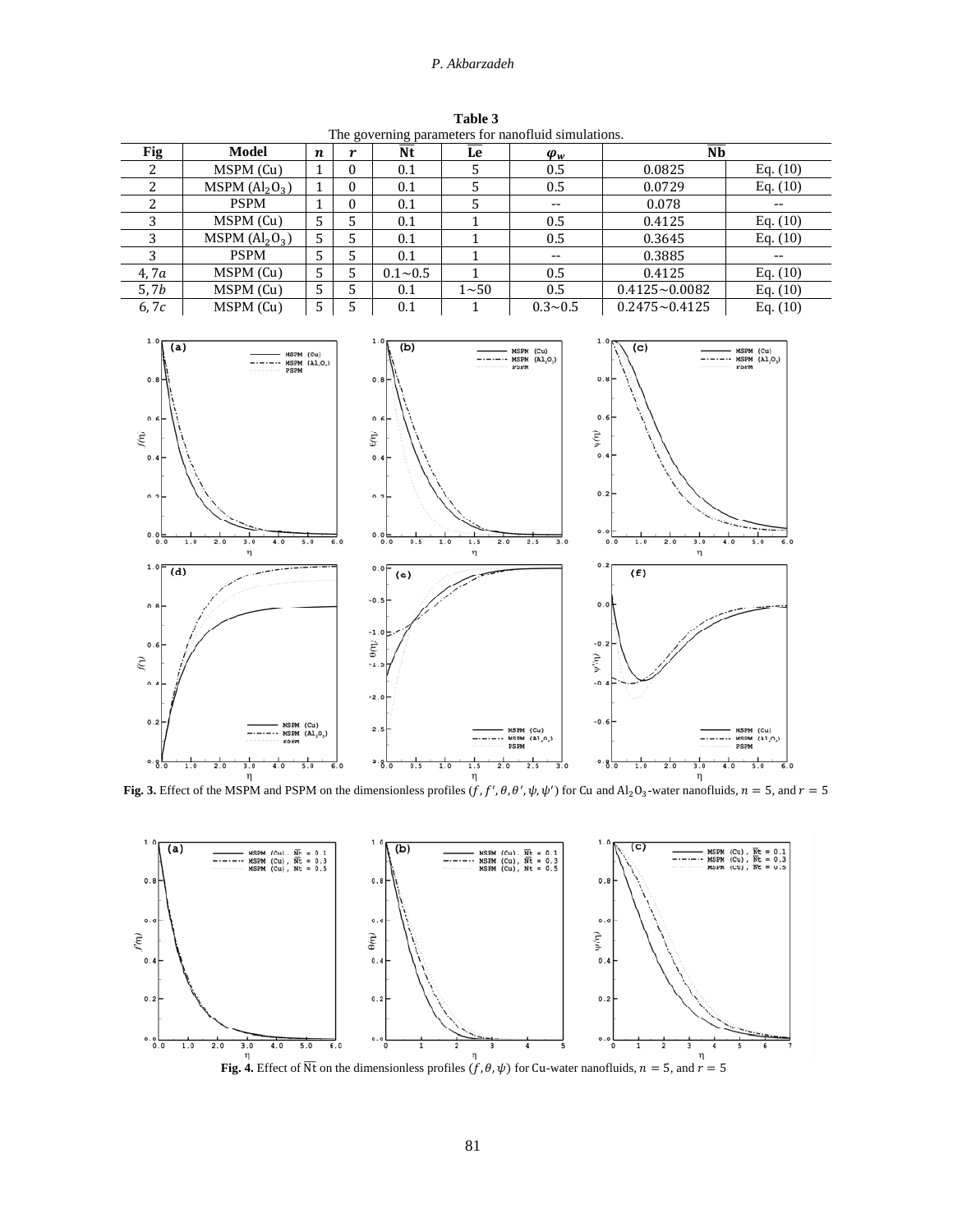Figure 5 demonstrates the effect of Lewis number ( $\overline{Le}$ ) on the velocity, temperature, and volume fraction distribution for selected values of  $\overline{N}t$  and  $\varphi_w$ . One can see from Figure(5a) that Le number has not a major effect on the velocity profile. However, it is remarked from Figs. 5b and 5c that the temperature and the volume fraction decrease with the increase in Lewis number. Lewis number is used to describe fluid flows where there is simultaneous heat and mass transfer and it presents the ratio of thermal diffusivity to mass diffusivity (Brownian diffusion coefficient,  $D_T$ ).

 Therefore, the role of mass diffusion on heat transfer weakens with increasing Lewis number (or decreasing  $D_T$ ). Figure 6 represents the effect of the nanoparticle volume fraction at the stretching surface  $(\varphi_w)$  on the velocity, temperature, and volume fraction distribution. It is evident from Figures (6b) that the temperature increases with the increase in  $\varphi_w$ . This behavior is because of the positive role of nanoparticle volume fraction near the surface on the heat transfer enhancement. In addition, according to Figures (6a) and (6c), it is clear that  $\varphi_w$  has a little influence on the velocity and volume fraction profiles.



**Fig.6.** Effect of  $\varphi_w$  on the dimensionless profiles  $(f, \theta, \psi)$  for Cu-water nanofluids,  $n = 5$ , and  $r = 5$ .

The last results are belong to the effect of  $\overline{Nt}$ ,  $\overline{Le}$ , and  $\varphi_w$ on the dimensionless heat and mass transfer rates. These results are plotted in Figure 7. Figure (7a) illustrates that heat and mass transfer rates decrease with the increase in Nt. This is due to the fact that by increasing the thermophoresis parameter, the temperature and nanoparticles concentration increase near the solid surface as seen in Figures 4(b-c). However, based on Figure 7b,

heat and mass transfer rates increase with increase in  $\overline{Le}$ . The reason is that, when Lewis number increases, the temperature and nanoparticles concentration decrease near the solid surface as seen in Figures 6(b-c). Finally, a decrease in the dimensionless heat transfer and an increase in the dimensionless mass transfer are observed with increase in  $\varphi_w$ . This is shown in Figure (7c).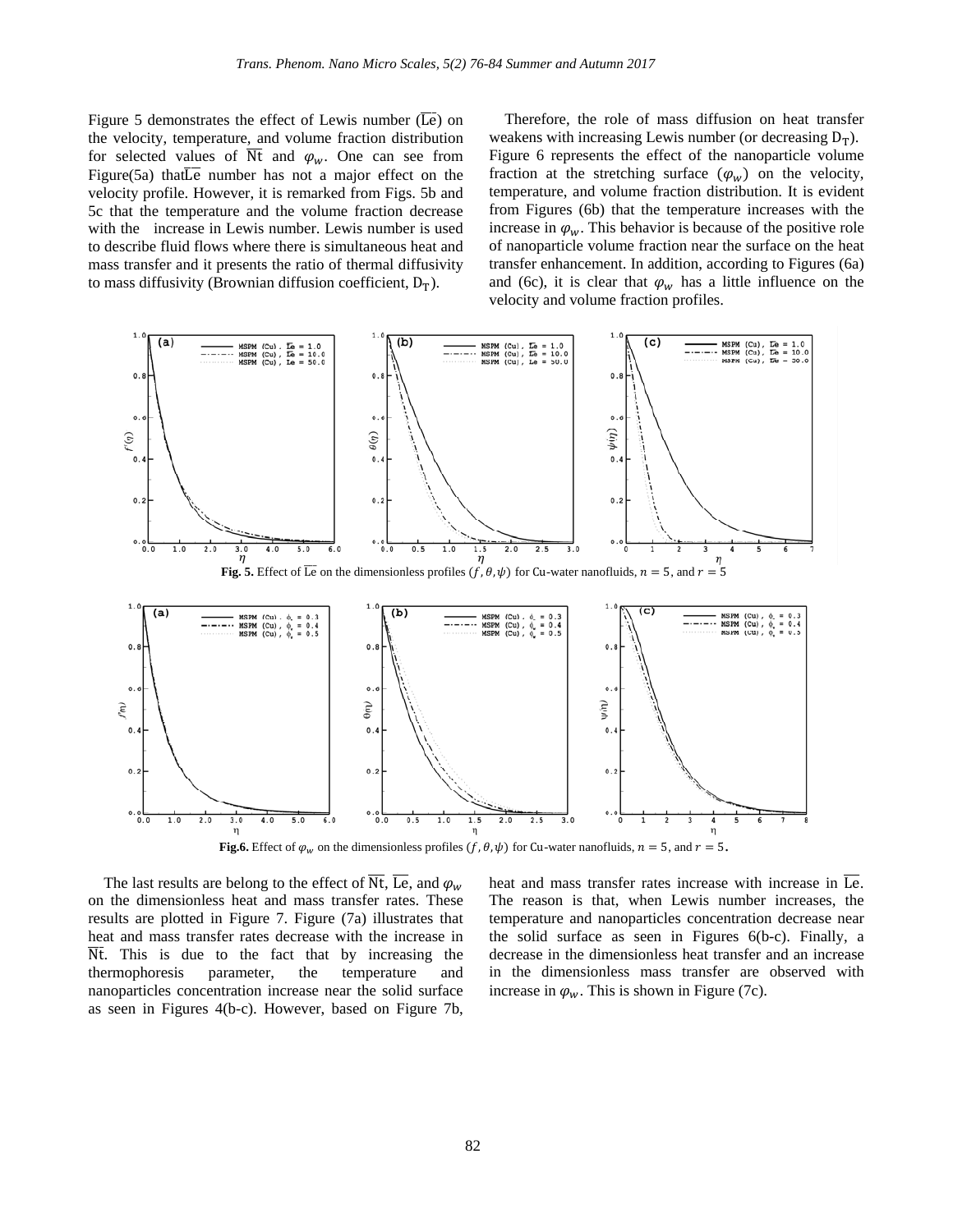

# **CONCLUSION**

 The benchmark problem of boundary layer nanofluid flow over a nonlinear stretching sheet is examined numerically. In this study, a modified variable physical properties model for analyzing nanofluids flow and heat transfer is initiated. In this modified model, the effective density and viscosity of nanofluids and the effective thermal conductivity of the solid-liquid mixture which are prevalently utilized in the effective single-phase model (as constant values), are incorporated locally with the governing equations (as no-constant values). A similarity solution is proposed which depends on the local Prandtl number, local Brownian motion number, local Lewis number, and local thermophoresis number. The results for Cu and  $Al_2O_3$  nanoparticles are compared to the prevalent single-phase model. This comparison shows that the prevalent single-phase model has a noticeable deviation for predicting the behavior of nanofluids flow especially in dimensionless temperature and nanoparticle volume fraction. In addition, the effect of the important governing parameters on the velocity, temperature, and volume fraction distribution and the heat and mass transfer rates are presented.

#### **ACKNOWLEDGEMENTS**

The author would like to acknowledge the Shahrood University of Technology, which supported this project.

#### **REFERENCES**

- [1] Hamad MA, Ferdows M. Similarity solutions to viscous flow and heat transfer of nanofluid over nonlinearly stretching sheet. Applied Mathematics and Mechanics. 2012 Jul 1;33(7):923-30.
- [2] Choi SU, Zhang ZG, Yu W, Lockwood FE, Grulke EA. Anomalous thermal conductivity enhancement in nanotube suspensions. Applied physics letters. 2001 Oct 1;79(14):2252-4.
- [3] Aminossadati SM, Ghasemi B. Natural convection cooling of a localised heat source at the bottom of a nanofluid-filled enclosure. European Journal of Mechanics-B/Fluids. 2009 Oct 31;28(5):630-40.
- [4] Xie H, Lee H, Youn W, Choi M. Nanofluids containing multiwalled carbon nanotubes and their enhanced thermal conductivities. Journal of Applied physics. 2003 Oct 15;94(8):4967-71.
- [5] Chol SU. Enhancing thermal conductivity of fluids with nanoparticles. ASME-Publications-Fed. 1995 Nov 12;231:99-106.
- [6] Abu-Nada E, Chamkha AJ. Mixed convection flow in a lid-driven inclined square enclosure filled with a nanofluid. European Journal of Mechanics-B/Fluids. 2010 Dec 31;29(6):472-82.
- [7] Sheikhzadeh GA, Arefmanesh A, Kheirkhah MH, Abdollahi R. Natural convection of Cu–water nanofluid in a cavity with partially active side walls. European Journal of Mechanics-B/Fluids. 2011 Apr 30;30(2):166-76.
- [8] Hassan H. Heat transfer of Cu–water nanofluid in an enclosure with a heat sink and discrete heat source. European Journal of Mechanics-B/Fluids. 2014 Jun 30;45:72-83.
- [9] Bourantas GC, Skouras ED, Loukopoulos VC, Burganos VN. Heat transfer and natural convection of nanofluids in porous media. European Journal of Mechanics-B/Fluids. 2014 Feb 28;43:45-56.